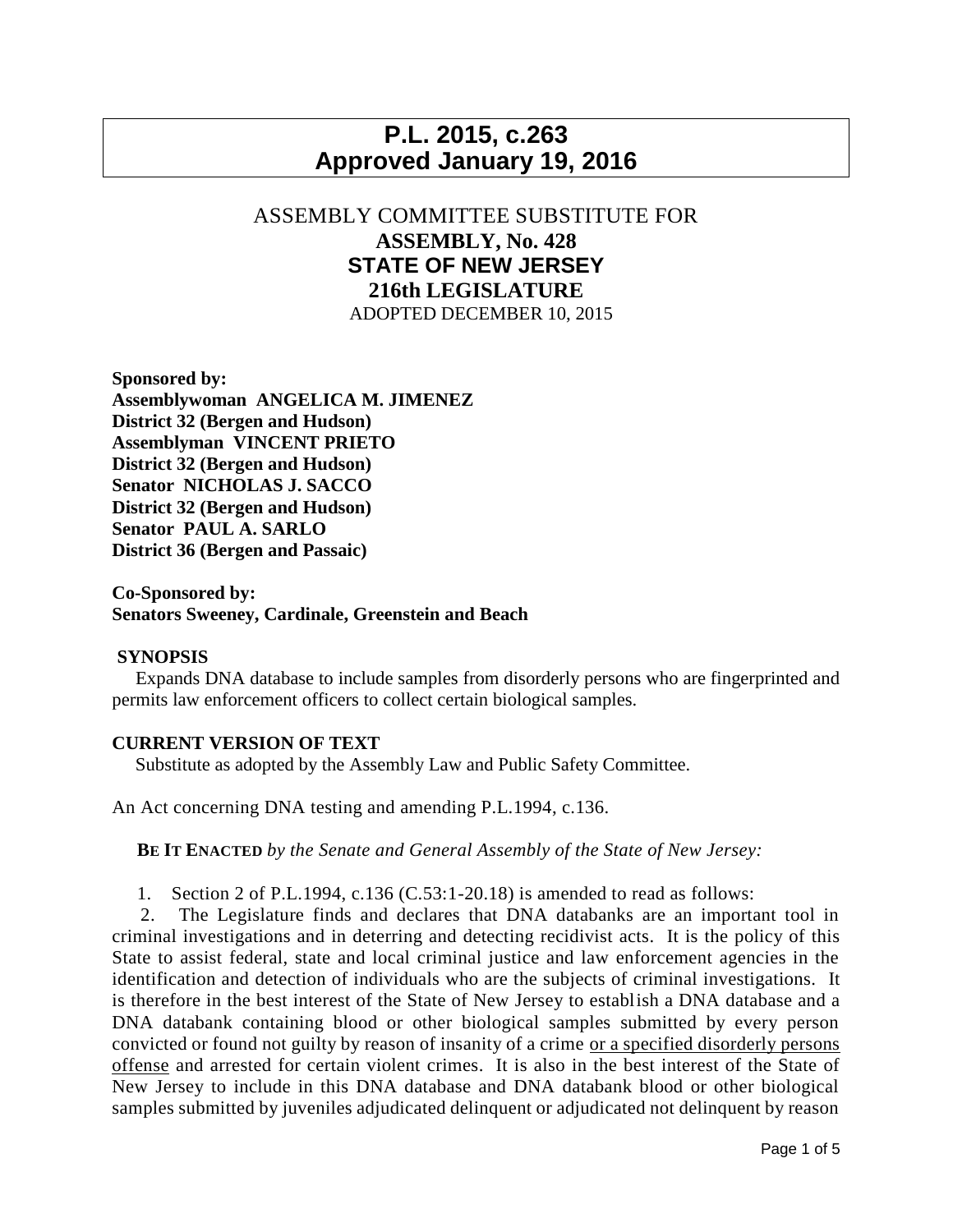of insanity for acts, which if committed by an adult, would constitute a crime or a specified disorderly persons offense and by every juvenile arrested for certain violent crimes.

 The Legislature further finds and declares that the minimal intrusion on an individual's privacy interest resulting from a DNA test is justified by the compelling governmental interests advanced by DNA analysis, for those who are convicted, adjudicated or found not guilty by reason of insanity for **[**indictable**]** crimes or specified disorderly persons offenses, as well as for those who are arrested for certain violent crimes. It further finds that DNA testing enhances the State's ability to positively identify an offender, to ascertain whether an individual may be implicated in another offense, and to establish positive identification in the event the offender becomes a fugitive.

 The **[**Legislative**]** Legislature finds, as did the Supreme Court of New Jersey, that there is a compelling parallel between the taking of DNA and fingerprinting, and that the purposes of DNA testing demonstrate "special needs" beyond ordinary law enforcement. (cf: P.L.2011, c.104, s.1)

2. Section 4 of P.L.1994, c.136 (C.53:1-20.20) is amended to read as follows:

 4. a. On or after January 1, 1995 every person convicted of aggravated sexual assault and sexual assault under N.J.S.2C:14-2 or aggravated criminal sexual contact and criminal sexual contact under N.J.S.2C:14-3 or any attempt to commit any of these crimes and who is sentenced to a term of imprisonment shall have a blood sample drawn or other biological sample collected for purposes of DNA testing upon commencement of the period of confinement.

 In addition, every person convicted on or after January 1, 1995 of these offenses, but who is not sentenced to a term of confinement, shall provide a DNA sample for purposes of DNA testing as a condition of the sentence imposed. A person who has been convicted and incarcerated as a result of a conviction of one or more of these offenses prior to January 1, 1995 shall provide a DNA sample before parole or release from incarceration.

 Every person arrested for an offense enumerated in this subsection shall provide a DNA sample for purposes of DNA testing prior to the person's release from custody.

 b. On or after January 1, 1998 every juvenile adjudicated delinquent for an act which, if committed by an adult, would constitute aggravated sexual assault or sexual assault under N.J.S.2C:14-2 or aggravated criminal sexual contact or criminal sexual contact under N.J.S.2C:14-3, or any attempt to commit any of these crimes, shall have a blood sample drawn or other biological sample collected for purposes of DNA testing.

 Every juvenile arrested for an act which, if committed by an adult, would constitute an offense enumerated in this subsection shall provide a DNA sample for purposes of DNA testing prior to the juvenile's release from custody.

 c. On or after January 1, 1998 every person found not guilty by reason of insanity of aggravated sexual assault or sexual assault under N.J.S.2C:14-2 or aggravated criminal sexual contact or criminal sexual contact under N.J.S.2C:14-3, or any attempt to commit any of these crimes, or adjudicated not delinquent by reason of insanity for an act which, if committed by an adult, would constitute one of these crimes, shall have a blood sample drawn or other biological sample collected for purposes of DNA testing.

 d. On or after January 1, 2000 every person convicted of murder pursuant to N.J.S.2C:11- 3, manslaughter pursuant to N.J.S.2C:11-4, aggravated assault of the second degree pursuant to paragraph (1) or (6) of subsection b. of N.J.S.2C:12-1, kidnapping pursuant to N.J.S.2C:13- 1, luring or enticing a child in violation of P.L.1993, c.291 (C.2C:13-6), engaging in sexual conduct which would impair or debauch the morals of a child pursuant to N.J.S.2C:24-4, or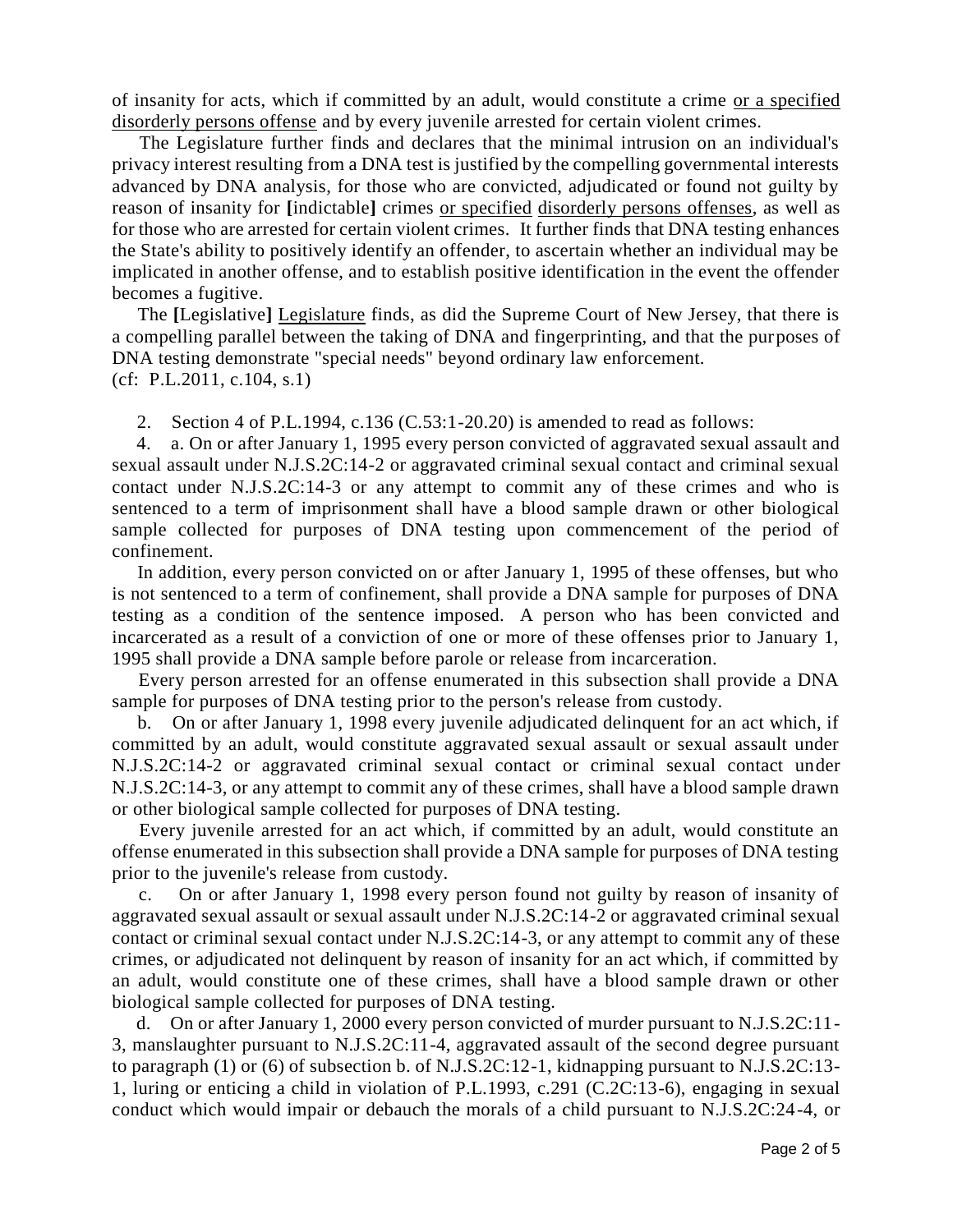any attempt to commit any of these crimes and who is sentenced to a term of imprisonment shall have a blood sample drawn or other biological sample collected for purposes of DNA testing upon commencement of the period of confinement.

 In addition, every person convicted on or after January 1, 2000 of these offenses, but who is not sentenced to a term of confinement, shall provide a DNA sample as a condition of the sentence imposed. A person who has been convicted and incarcerated as a result of a conviction of one or more of these offenses prior to January 1, 2000 shall provide a DNA sample before parole or release from incarceration.

 Every person arrested for an offense enumerated in this subsection shall provide a DNA sample for purposes of DNA testing prior to the person's release from custody.

 e. On or after January 1, 2000 every juvenile adjudicated delinquent for an act which, if committed by an adult, would constitute murder pursuant to N.J.S.2C:11-3, manslaughter pursuant to N.J.S.2C:11-4, aggravated assault of the second degree pursuant to paragraph (1) or (6) of subsection b. of N.J.S.2C:12-1, kidnapping pursuant to N.J.S.2C:13-1, luring or enticing a child in violation of P.L.1993, c.291 (C.2C:13-6), engaging in sexual conduct which would impair or debauch the morals of a child pursuant to N.J.S.2C:24-4, or any attempt to commit any of these crimes, shall have a blood sample drawn or other biological sample collected for purposes of DNA testing.

 Every juvenile arrested for an act which, if committed by an adult, would constitute an offense enumerated in this subsection shall provide a DNA sample for purposes of DNA testing prior to the juvenile's release from custody.

 f. On or after January 1, 2000 every person found not guilty by reason of insanity of murder pursuant to N.J.S.2C:11-3, manslaughter pursuant to N.J.S.2C:11-4, aggravated assault of the second degree pursuant to paragraph (1) or (6) of subsection b. of N.J.S.2C:12-1, kidnapping pursuant to N.J.S.2C:13-1, luring or enticing a child in violation of P.L.1993, c.291 (C.2C:13-6), engaging in sexual conduct which would impair or debauch the morals of a child pursuant to N.J.S.2C:24-4, or any attempt to commit any of these crimes, or adjudicated not delinquent by reason of insanity for an act which, if committed by an adult, would constitute one of these crimes, shall have a blood sample drawn or other biological sample collected for purposes of DNA testing.

 g. Every person convicted or found not guilty by reason of insanity of a crime or a specified disorderly persons offense shall have a blood sample drawn or other biological sample collected for purposes of DNA testing. If the person is sentenced to a term of imprisonment or confinement, the person shall have a blood sample drawn or other biological sample collected for purposes of DNA testing upon commencement of the period of imprisonment or confinement. If the person is not sentenced to a term of imprisonment or confinement, the person shall provide a DNA sample as a condition of the sentence imposed. A person who has been convicted or found not guilty by reason of insanity of a crime prior to the effective date of P.L.2003, c.183 or of a specified disorderly persons offense prior to the effective date of P.L. ,c. (pending before the Legislature as this bill) and who, on the effective date, is serving a sentence of imprisonment, probation, parole or other form of supervision as a result of the crime or is confined following acquittal by reason of insanity shall provide a DNA sample before termination of imprisonment, probation, parole, supervision or confinement, as the case may be.

 h. Every juvenile adjudicated delinquent, or adjudicated not delinquent by reason of insanity, for an act which, if committed by an adult, would constitute a crime or a specified disorderly persons offense shall have a blood sample drawn or other biological sample collected for purposes of DNA testing. If under the order of disposition the juvenile is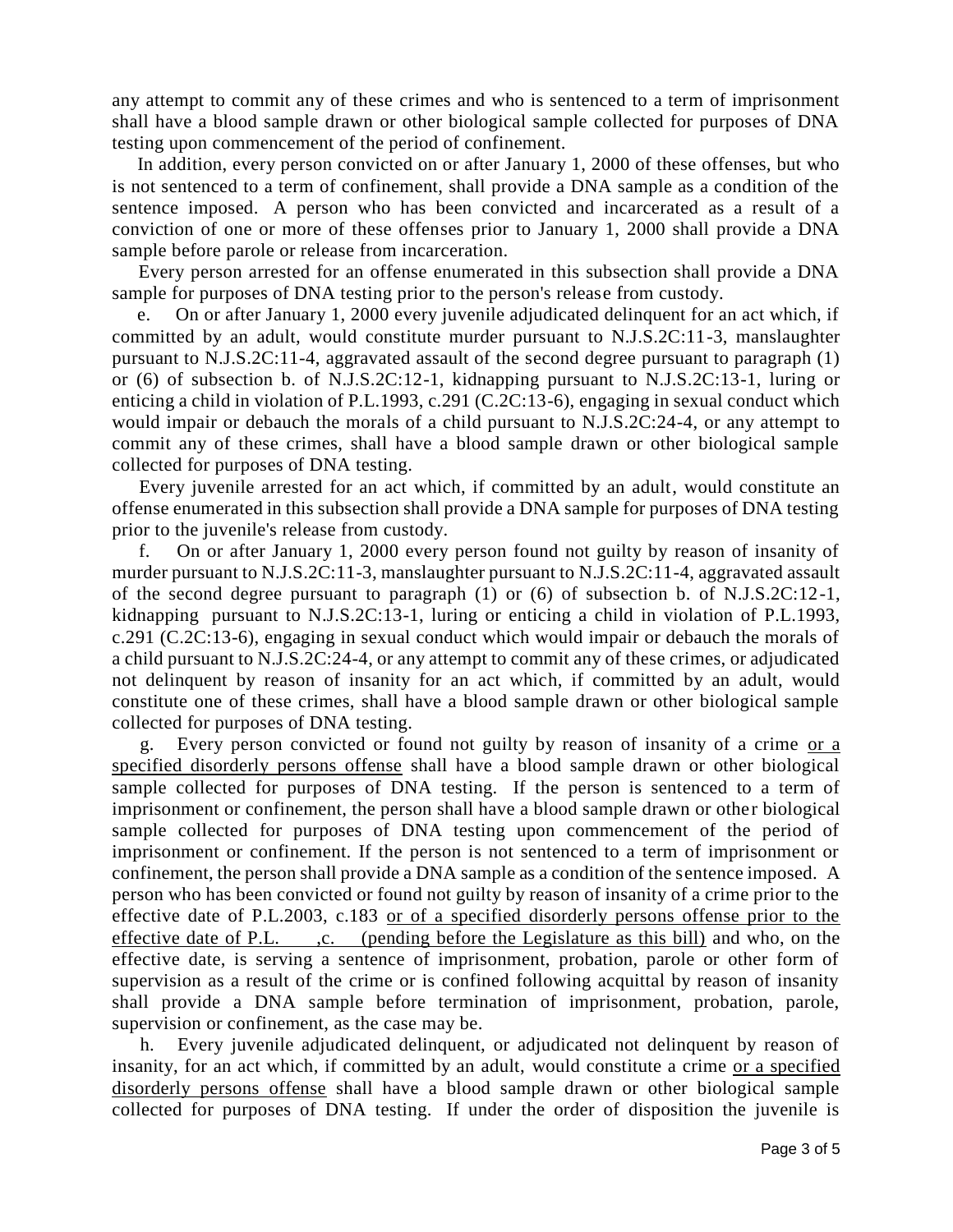sentenced to some form of imprisonment, detention or confinement, the juvenile shall have a blood sample drawn or other biological sample collected for purposes of DNA testing upon commencement of the period of imprisonment, detention or confinement. If the order of disposition does not include some form of imprisonment, detention or confinement, the juvenile shall provide a DNA sample as a condition of the disposition ordered by the court. A juvenile who, prior to the effective date of P.L.2003, c.183, has been adjudicated delinquent, or adjudicated not delinquent by reason of insanity for an act which, if committed by an adult, would constitute a crime or, prior to the effective date of P.L. c. (pending before the Legislature as this bill), has been adjudicated delinquent or adjudicated not delinquent by reason of insanity for an act which, if committed by an adult, would constitute a specified disorderly persons offense, and who on the effective date is under some form of imprisonment, detention, confinement, probation, parole or any other form of supervision as a result of the offense or is confined following an adjudication of not delinquent by reason of insanity shall provide a DNA sample before termination of imprisonment, detention, supervision or confinement, as the case may be.

As used in this act, "specified disorderly persons offense" shall mean assault constituting domestic violence as defined in section 3 of P.L.1991, c.261 (C.2C:25-19); prostitution pursuant to N.J.S.2C:34-1; any disorderly persons offense relating to narcotics or dangerous drugs for which a person is required to be fingerprinted pursuant to section 1 of P.L.1952, c.92 (C.53:1-18.1), excluding possession of 50 grams or less of marijuana, including any adulterants or dilutants, or five grams or less of hashish under N.J.S.2C:35-10; or any other disorderly persons offense for which a person is required to be fingerprinted pursuant to R.S.53:1-15. A "specified disorderly persons offense" shall not include shoplifting pursuant to N.J.S.2C:20- 11.

 i. Nothing in this act shall be deemed to limit or preclude collection of DNA samples as authorized by court order or in accordance with any other law. (cf: P.L.2011, c.104, s.2)

3. Section 6 of P.L.1994, c.136 (C.53:1-20.22) is amended to read as follows:

6. a. Each blood sample required to be drawn or biological

sample collected pursuant to section 4 of P.L.1994, c.136 (C.53:1-20.20) from persons who are incarcerated shall be drawn or collected at the place of incarceration. The law enforcement agency that effects an arrest for which DNA testing is required pursuant to P.L.2011, c.104 shall collect a DNA sample from the arrestee prior to the arrestee's release or incarceration. DNA samples from persons who are not sentenced to a term of confinement shall be drawn or collected at a prison or jail unit to be specified by the sentencing court. DNA samples from persons who are adjudicated delinquent shall be drawn or collected at a prison or jail identification and classification bureau specified by the family court.

 b. Only a correctional health nurse technician, physician, registered professional nurse, licensed practical nurse, laboratory or medical technician, phlebotomist or other health care worker with phlebotomy training shall draw any blood sample to be submitted for analysis, and only a correctional health nurse technician, physician, registered professional nurse, licensed practical nurse, laboratory or medical technician or person, including but not limited to a law enforcement officer, who has received biological sample collection training in accordance with protocols adopted by the Attorney General, in consultation with the Department of Corrections, shall collect or supervise the collection of any other biological sample to be submitted for analysis.